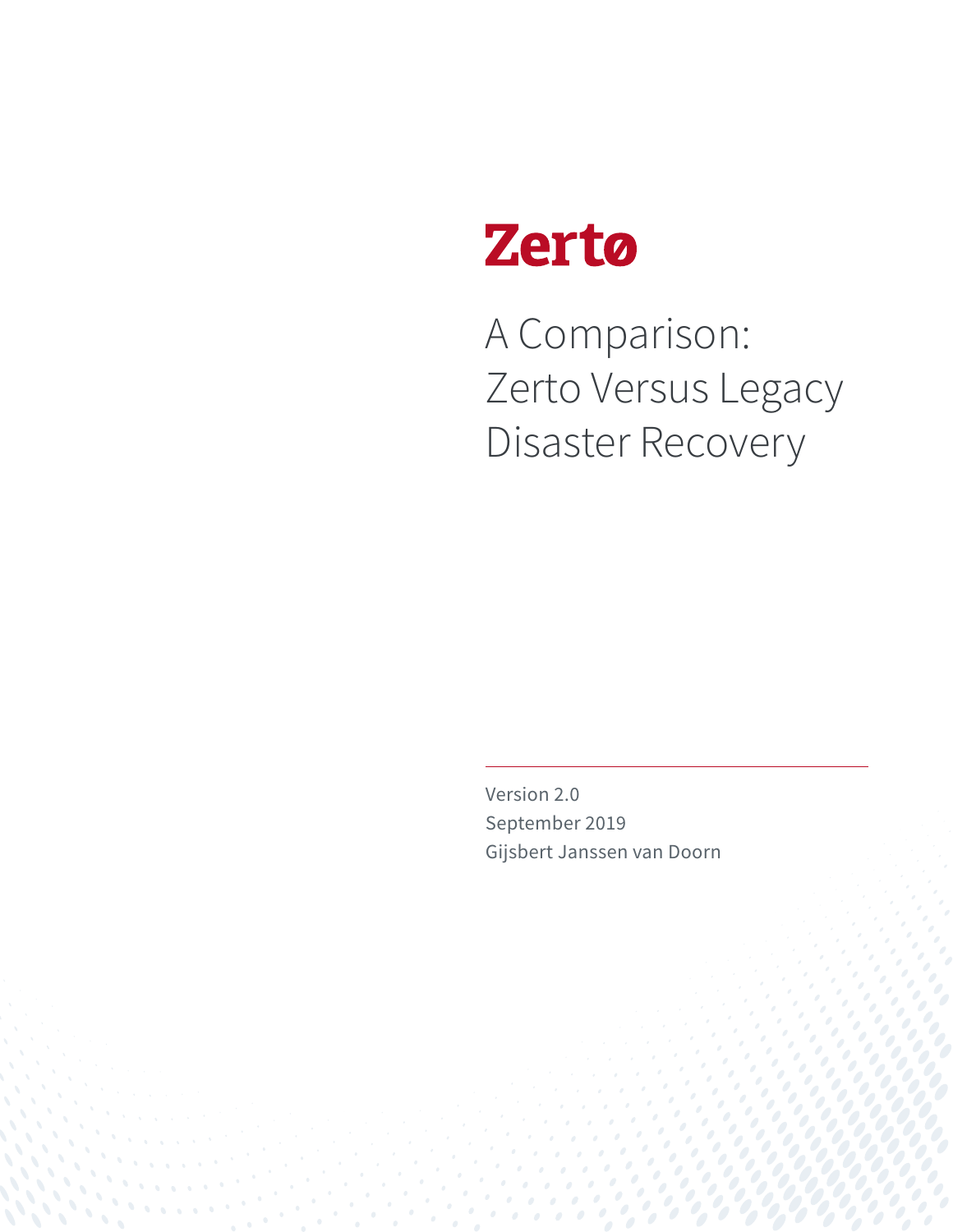# Zerta

# Zerto Versus Legacy Disaster Recovery

Having a solid disaster recovery solutions for datacenters has been top of mind ever since the inception of IT. But IT has changed and evolved with the introduction of server virtualization and the cloud. Are the technologies we have been using over the past 2 decades still suitable for our ever changing and growing workloads, or do we need to look at a new more integrated virtual-aware and flexible solution.

The Zerto IT Resilience Platform™ converges disaster recovery, backup, and workload mobility whether on-premises or to, from and between hybrid and multi-cloud environments. Built on a foundation of continuous data protection (CDP) with built-in orchestration and automation capabilities, the platform provides you with simplicity, enterprise scale, and agile data protection to save time, resources and costs. Analytics, with intelligent dashboards and live reports, gives you complete visibility across multi-site and multi-cloud environments and instills confidence that business service levels and compliance requirements are met.

# Comparing Zerto to Legacy DR

There are many different approaches to providing disaster recovery in virtualized IT environments. This comparison will focus on the following technologies and products:

#### **Replication:**

- Array-based replication such as Dell, EMC, HPE, NetApp and other storage vendors
- Software-based replication such as VMware vSphere Replication

#### **Orchestration:**

• Disaster Recovery orchestration software such as VMware Site Recovery Manager (SRM)

For all technologies and products, we'll also compare the following capabilities and characteristics:

- Granularity in recovery
- Application Protection and Recovery
- Scalability

KEY DIFFERENTIATORS

#### **One Platform**

A single, simple, scalable platform replacing multiple complex tools.

#### **Heterogeneous Replication**

Replicate and recover to, from and between all supported platforms.

#### **Granularity of Seconds**

Recover to any point in time, only seconds apart, with journal-based recovery

#### **Full Application Stack Consistency**

Protect and recover entire application stacks with guaranteed consistency through Virtual Protection Groups.

- Simplicity
- Visibility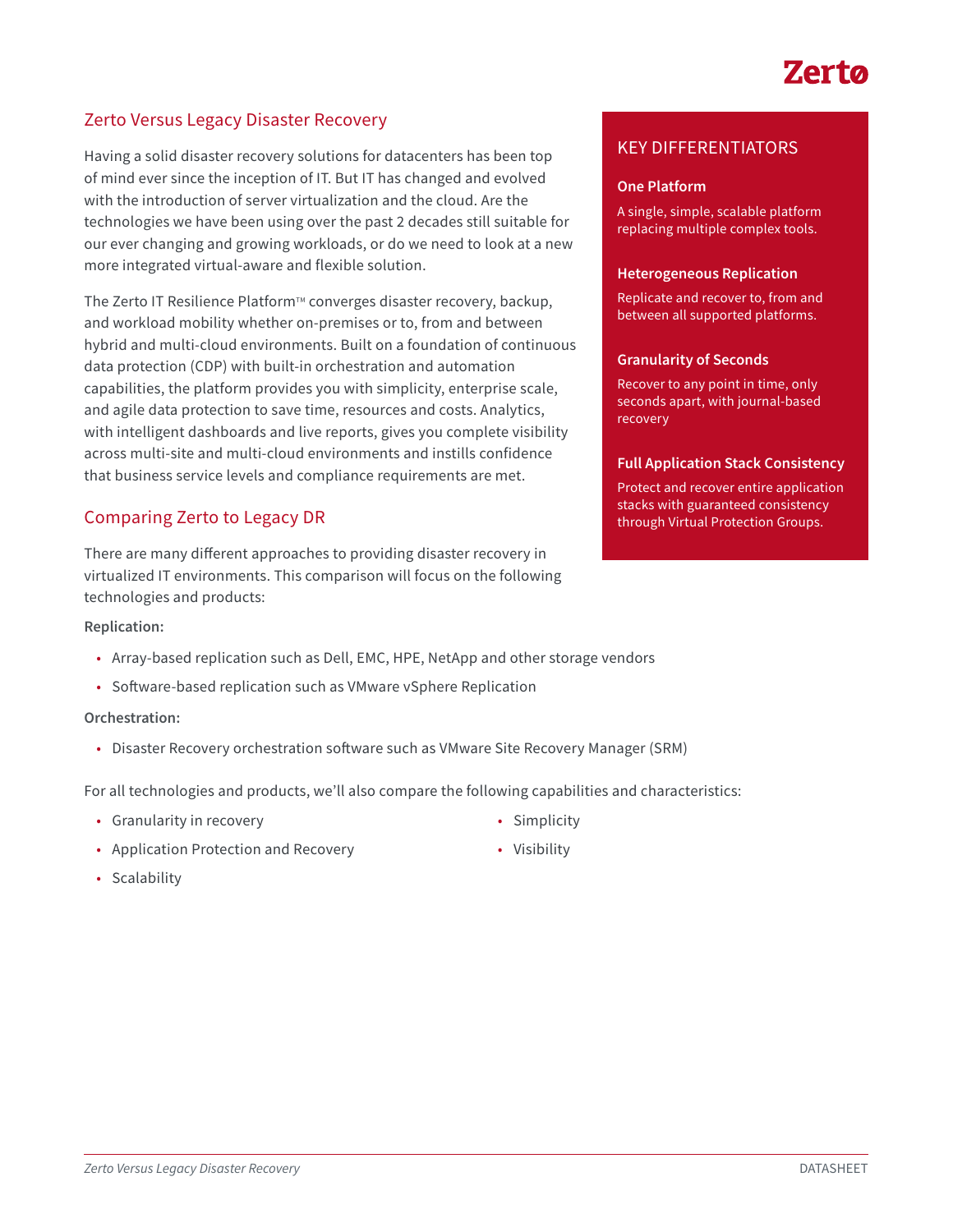

# Replication Technology

Moving data from the production environment to its target(s) is key in any disaster recovery solution. Replication lives at the core of all solutions and needs to be both robust and flexible.

# **LEGACY DR ZERTO**

Array-based replication requires the same (or similar) hardware configuration on both protected and target sites. It utilizes one of two methods:

- 1. Asynchronous storage snapshot-based replication (RPO = typically hours); as it utilizes snapshots on the protected system it requires additional sizing (both for capacity and possibly performance).
- 2. Synchronous replication (RPO = 0); this requires writes to be acknowledged on both sites and limits both the performance (due to latency) and distance between the sites.

Most vendors only support replication on a per-LUN basis which limits flexibility.

Legacy software-based replication offers scheduled asynchronous replication. At the scheduled times, the changed data is being read from the underlying virtual disk. In certain cases, only replication to the same platform is supported (e.g. only VMware to VMware).

Utilizes technology agnostic near-synchronous replication with RPO of seconds to, from and between all supported platforms. This delivers freedom of choice enabling customers to use Azure, AWS, VMware vSphere, Microsoft HyperV, IBM Cloud or one of our 400+ Cloud Service Provider offerings of DR as a Service (DRaaS).

Replication is hypervisor-based and at the VM-level without impacting performance on the protected environment. It requires no capacity on the protected site as it does not use snapshot technology.

One-to-many replication supports defining up to 3 targets. Targets can be any supported platform, either local or remote.



*Array-based replication requires strict relationships between the virtual and storage environment.*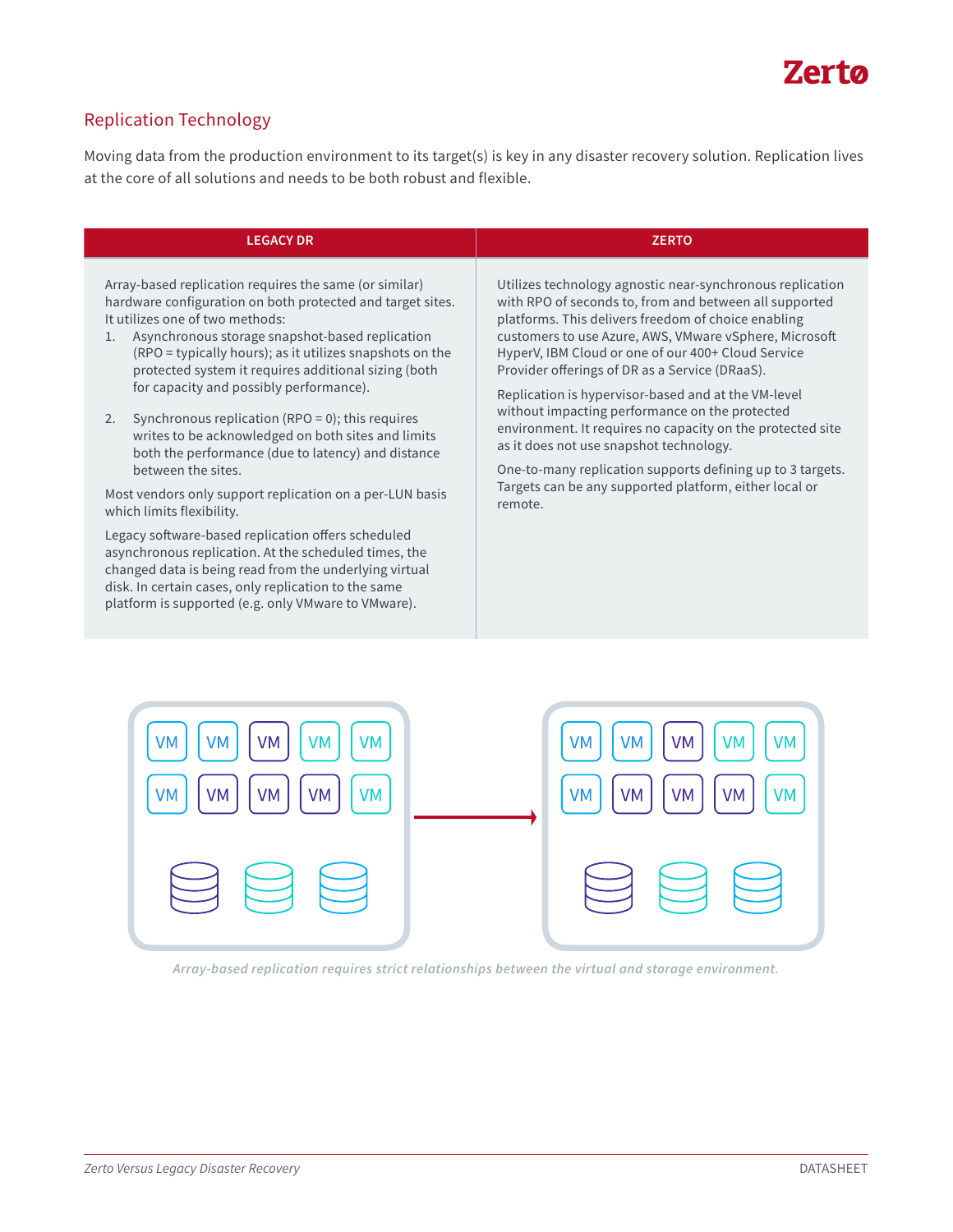

### Orchestration and Automation

To guarantee quick continuation of business after a disaster, the failover process should be orchestrated and automated to enable push-button operations. Key to any organization's DR strategy is the ability to prove a successful failover.

| Integrated orchestration and automation allows you<br>Orchestration and automation are supported by using a<br>separate component and requires integration with the<br>to define workflows per protection group. Settings to<br>storage system and/or software-based replication engine.<br>configure include network settings, boot order, re-IP<br>settings and pre/post operations scripts. This also allows<br>When using array-based replication, orchestration is<br>for per-application or even per-VM granularity.<br>directly related to where VMs are located on the storage<br>system which limits the granularity of recovery.<br>Zerto supports workflows for failover, failover test and<br>workload mobility.<br>Orchestration includes network settings, boot order, re-IP<br>and pre/post operation scripts. VMware Site Recovery<br>All workflows can be configured between the supported<br>Manager (SRM) also includes recovery plans across<br>platforms.<br>multiple groups.<br>Point-in-time recovery is supported in all workflows.<br>As array-based replication only supports same-vendor<br>configurations, workflows are limited to operating<br>between only these systems.<br>Point-in-time recovery is not part of any workflows<br>and requires manual intervention as well as the use of<br>different management interfaces. | <b>LEGACY DR</b> | <b>ZERTO</b> |
|---------------------------------------------------------------------------------------------------------------------------------------------------------------------------------------------------------------------------------------------------------------------------------------------------------------------------------------------------------------------------------------------------------------------------------------------------------------------------------------------------------------------------------------------------------------------------------------------------------------------------------------------------------------------------------------------------------------------------------------------------------------------------------------------------------------------------------------------------------------------------------------------------------------------------------------------------------------------------------------------------------------------------------------------------------------------------------------------------------------------------------------------------------------------------------------------------------------------------------------------------------------------------------------------------------------------------------------------------------------|------------------|--------------|
|                                                                                                                                                                                                                                                                                                                                                                                                                                                                                                                                                                                                                                                                                                                                                                                                                                                                                                                                                                                                                                                                                                                                                                                                                                                                                                                                                               |                  |              |



*Multi-point solutions increase complexity.*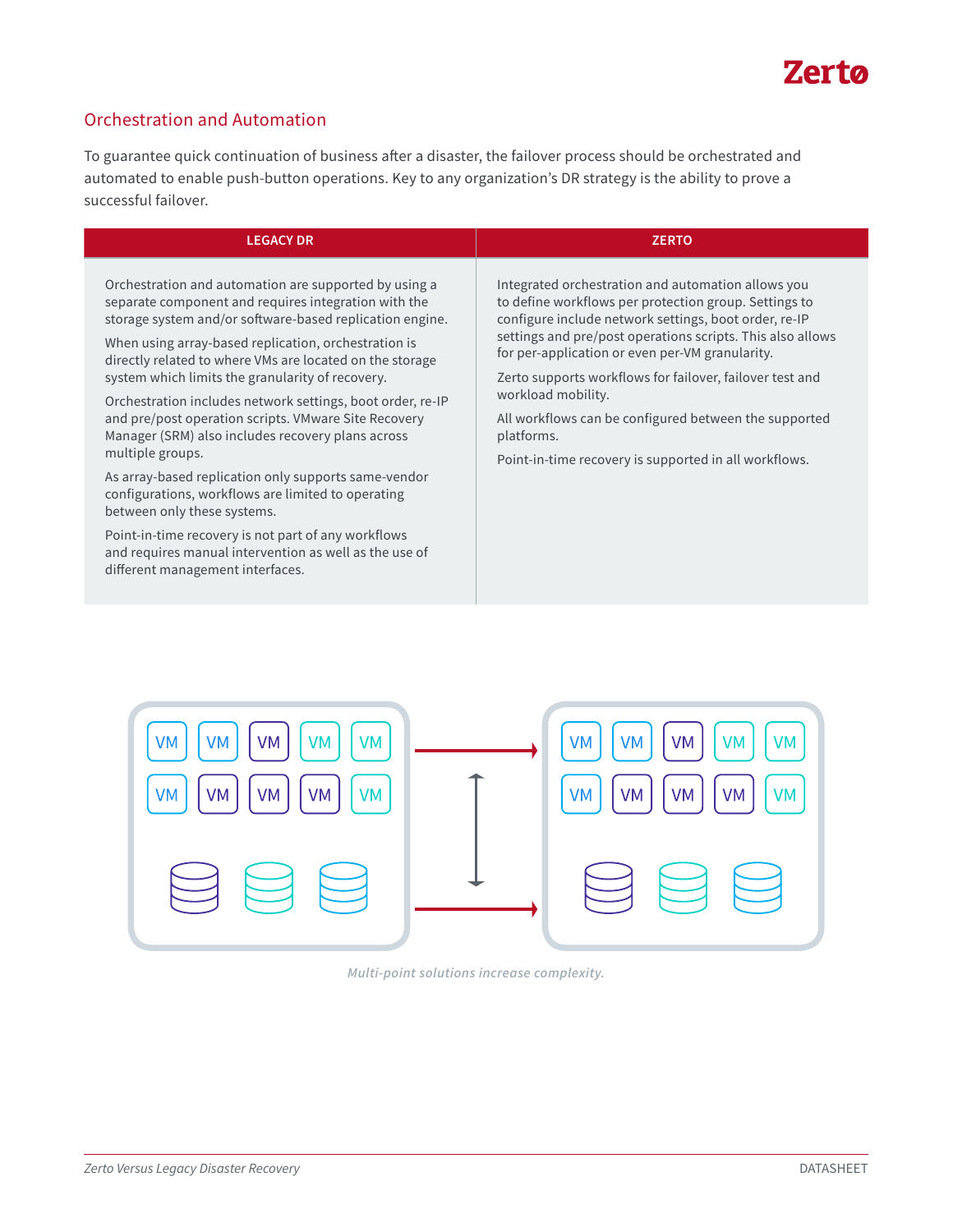

# Granularity in Recovery

Disaster recovery solutions should not only protect organizations against natural disasters or full site failures but should also take logical failures, such as corruption or ransomware, into account.

| <b>LEGACY DR</b>                                                                                                                                                                                                                                                                                                                                                                                                                          | <b>ZERTO</b>                                                                                                                                                                                                                                                                                                                                                                                                                                                                                                                             |
|-------------------------------------------------------------------------------------------------------------------------------------------------------------------------------------------------------------------------------------------------------------------------------------------------------------------------------------------------------------------------------------------------------------------------------------------|------------------------------------------------------------------------------------------------------------------------------------------------------------------------------------------------------------------------------------------------------------------------------------------------------------------------------------------------------------------------------------------------------------------------------------------------------------------------------------------------------------------------------------------|
| Available replication technologies rely on storage or VM<br>snapshot technology and therefore granularity is typically<br>measured in hours. Point-in-time recovery requires<br>manual intervention and greatly impacts Recovery Time<br>Objectives (RTOs).<br>When using array-based replication, only entire LUNs can<br>be recovered. This means there is no way for organizations<br>to perform partial or per-application failovers. | Continuous block-level replication utilizes journaling<br>technology which keeps track of every change made to a<br>VM. Checkpoints are created every few seconds and offer<br>point-in-time recovery, enabling granularity of seconds.<br>With orchestration and automation integrated into the<br>platform, organizations can recover VMs, applications and<br>full sites to any point-in-time within minutes. Additionally,<br>Zerto includes journal file-level restore capabilities to also<br>recover individual files or folders. |

# Application Protection and Recovery

Recovery of applications in a consistent manner is key to minimizing impacts to business productivity.

| <b>LEGACY DR</b>                                                                                                                                                                                                    | <b>ZERTO</b>                                                                                                                                      |
|---------------------------------------------------------------------------------------------------------------------------------------------------------------------------------------------------------------------|---------------------------------------------------------------------------------------------------------------------------------------------------|
| Array-based replication only supports LUN consistency or<br>LUN consistency groups if the underlying storage systems<br>support it. Legacy software-based replication does not<br>support any consistency grouping. | Supports consistent protection and recovery of complete<br>application stacks and their VM dependencies, even across<br>multiple storage systems. |

# **Scalability**

Organizations need to ensure optimal protection at any time, maintaining the SLAs required by the business, while at the same time having flexibility to reliably scale up or down to meet business needs.

| <b>LEGACY DR</b>                                                                                                                                                                                                                                                                                                                                                                                                                                                                                                                                                                                                                                                                       | <b>ZERTO</b>                                                                                                                                                                                                                                                                                                                                                                |
|----------------------------------------------------------------------------------------------------------------------------------------------------------------------------------------------------------------------------------------------------------------------------------------------------------------------------------------------------------------------------------------------------------------------------------------------------------------------------------------------------------------------------------------------------------------------------------------------------------------------------------------------------------------------------------------|-----------------------------------------------------------------------------------------------------------------------------------------------------------------------------------------------------------------------------------------------------------------------------------------------------------------------------------------------------------------------------|
| Scale is determined by the storage array being used<br>and requires complex sizing prior to recovery. Snapshot<br>overhead needs to be considered from a capacity and<br>performance impact perspective. When using synchronous<br>replication, latency of the connection between the<br>different sites determines the latency for production<br>workloads as well. Users can scale up to 1000's of VMs.<br>Software-based replication reads the changes directly<br>from the production storage at a scheduled interval<br>(minimum 5 mins). This impacts production performance<br>and limits the scale. When low RPO is required, scale is<br>limited to approximately 50-100 VMs. | Zerto uses a scale-out architecture of virtual replication<br>appliances to guarantee protection at any scale.<br>Replication is continuous and has no performance impact<br>to the production environment, supporting thousands of<br>VMs per site.<br>There is no dependency on latency as near-sync<br>replication doesn't require acknowledgment on the target<br>site. |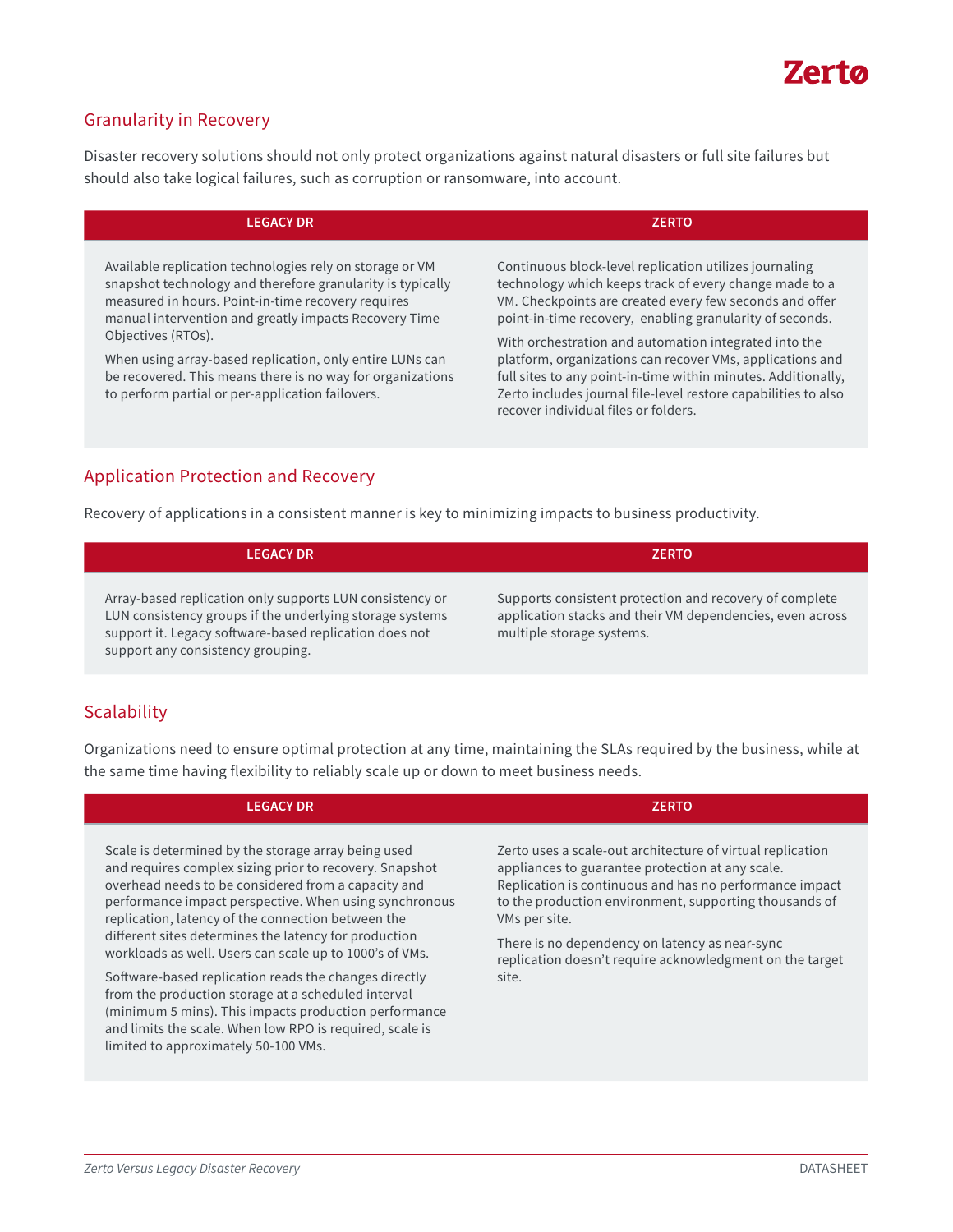

# Simplicity

With businesses relying on limited IT resources to deliver core services, recovery from any disruption needs to be fast and simple. Ease of operation, sizing, scaling and maintenance need to be simple.

| <b>LEGACY DR</b>                                                                                                                                                                     | <b>ZERTO</b>                                                                                                                                                    |
|--------------------------------------------------------------------------------------------------------------------------------------------------------------------------------------|-----------------------------------------------------------------------------------------------------------------------------------------------------------------|
| Requires multiple components from multiple vendors.                                                                                                                                  | Zerto is a single, scalable and 100% software-based                                                                                                             |
| Because of this, upgrades are complex and require careful                                                                                                                            | platform which includes block-level replication as well as                                                                                                      |
| planning. For example, a specific storage system firmware                                                                                                                            | orchestration and automation.                                                                                                                                   |
| could be a pre-requisite before upgrading.                                                                                                                                           | With a consistent user experience and interface, the                                                                                                            |
| Requires multiple teams to be managed successfully                                                                                                                                   | platform installs and upgrades in minutes without any                                                                                                           |
| (storage, networking, VMware).                                                                                                                                                       | disruption to the production environment.                                                                                                                       |
| 闤<br>vSphere<br><b>ZVM</b><br>vCenter<br><b>VRA</b><br>VM<br><b>VRA</b><br><b>VM</b><br>One-to-Many<br>Replication<br><b>VM</b><br><b>VM</b><br><b>VM</b><br><b>VM</b><br><b>VPG</b> | 圖<br>Hyper-V<br>vCenter O<br><b>ZVM</b><br><b>VRA</b><br><b>VRA</b><br><b>VM</b><br><b>VM</b><br><b>VM</b><br><b>VM</b><br>VM<br><b>VM</b><br>ा∙⊺<br><b>VPG</b> |
| <b>Microsoft Azure</b>                                                                                                                                                               | aws Amazon Web Services                                                                                                                                         |
| <b>ZCA</b>                                                                                                                                                                           | <b>ZCA</b>                                                                                                                                                      |

*Multi-point solutions increase complexity.*

### Visibility

Proving the status of your environment's protection and being able to monitor SLAs is key for any disaster recovery or business continuity solution. Having the ability to report on historical data and recovery helps organizations to comply with regulations and during audits.

| <b>LEGACY DR</b>                                                                                                                                                                                                                              | <b>ZERTO</b>                                                                                                                                                                                                                                                                                                                                                                                                                                      |
|-----------------------------------------------------------------------------------------------------------------------------------------------------------------------------------------------------------------------------------------------|---------------------------------------------------------------------------------------------------------------------------------------------------------------------------------------------------------------------------------------------------------------------------------------------------------------------------------------------------------------------------------------------------------------------------------------------------|
| Analytics are often supported, but require a separate<br>component or module. With multiple components in use,<br>there is often a need to have multiple tools or integrations<br>to provide full visibility, which adds complexity and cost. | By integrating the replication engine and the orchestration<br>into a single platform, Zerto offers seamless visibility of<br>real-time RPO, RTO, throughput and bandwidth statistics.<br>Integrated analytics offer real-time and historical analysis,<br>allowing monitoring of health and protection status of<br>applications. Resource planning features lets customers<br>plan and forecast their compute, networking and storage<br>needs. |